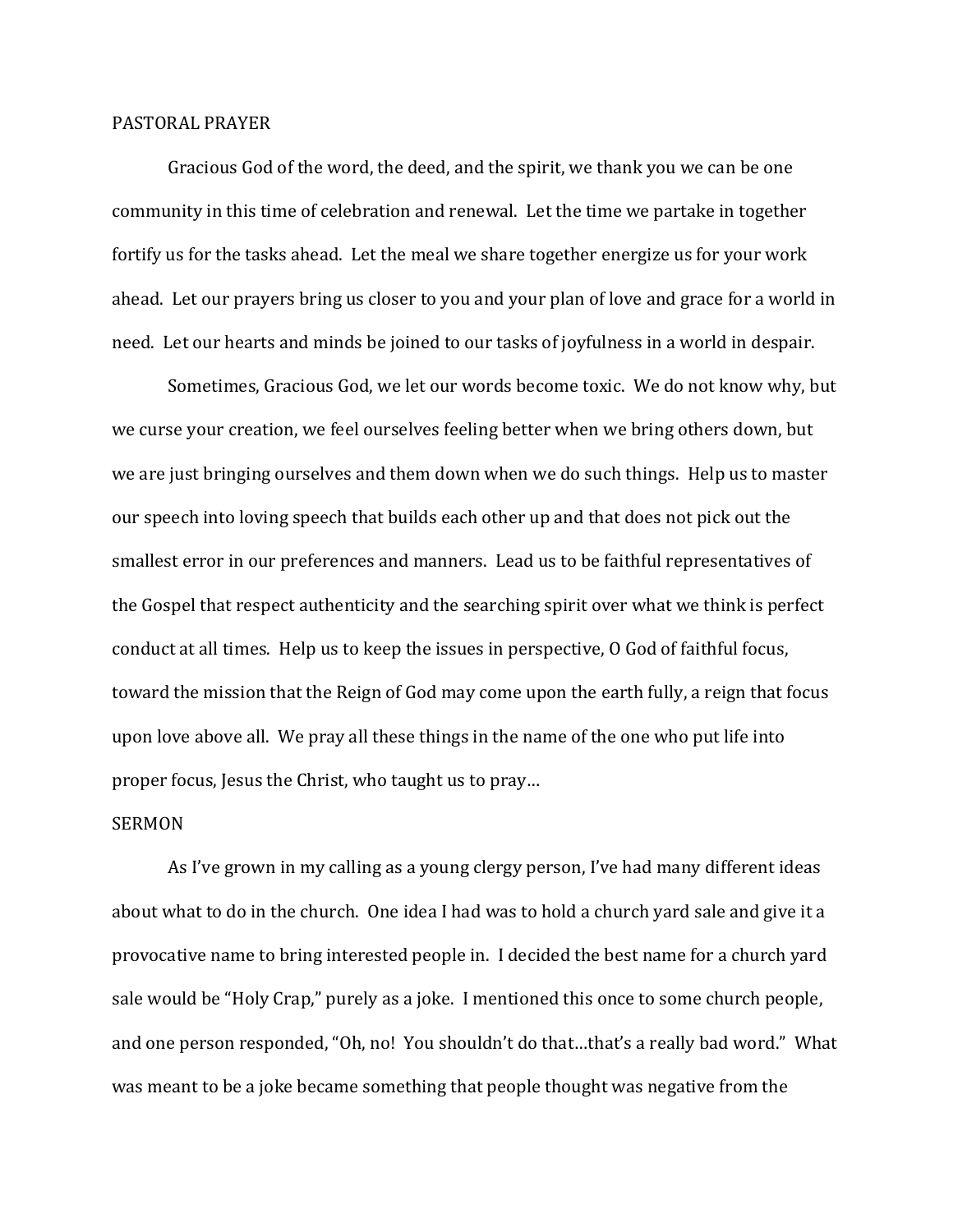outset. I thought about that response and realized that we all have our different definitions about what is bad language, what is wholesome and negative speech.

 When I was a young boy in Nebraska, my grandmother used to reference something she called "Farmer's Language." I'm sure you know what I mean. It included many fourletter words that came out when anything didn't go my grandfather's way. Let's be honest, pretty much all of us have used Farmer's Language. Ya know, you stub your toe, you bump your arm, or you just can't get that project you're working on to work the way you want, and you release that Farmer's Language in a moment of frustration. For a second, it makes you feel better, but then some have this moment of guilt when they think they have sinned, and they think this is said right in scripture.

Sometimes, we confuse what the bible says with what we think God wants for us. Perhaps the two are not the same. I think that all too often, we equivocate what our culture calls negative speech with what the bible says for all time. Perhaps what we think as unwholesome may not be a sin by the definitions of scripture. What exactly is a sin, and what's just bad manners? Let's explore these ideas together as we see what scripture calls cursing in Philippians and James, putting these passages into perspective, and understanding what the real sin is and how to counteract it.

 There are many references to speech to the bible, including what is wholesome and not wholesome. Right away, we want to put Farmer's Language into that category, but I don't think the bible says that when we look at the scripture on its own terms. When we look at the first example in scripture, we may be very surprised what we find. In Philippians, the Apostle Paul is naming what he gives up in order to be seen as faithful in the eyes of Christ. All of these marks of faithful Judaism are seen as signs of honor in the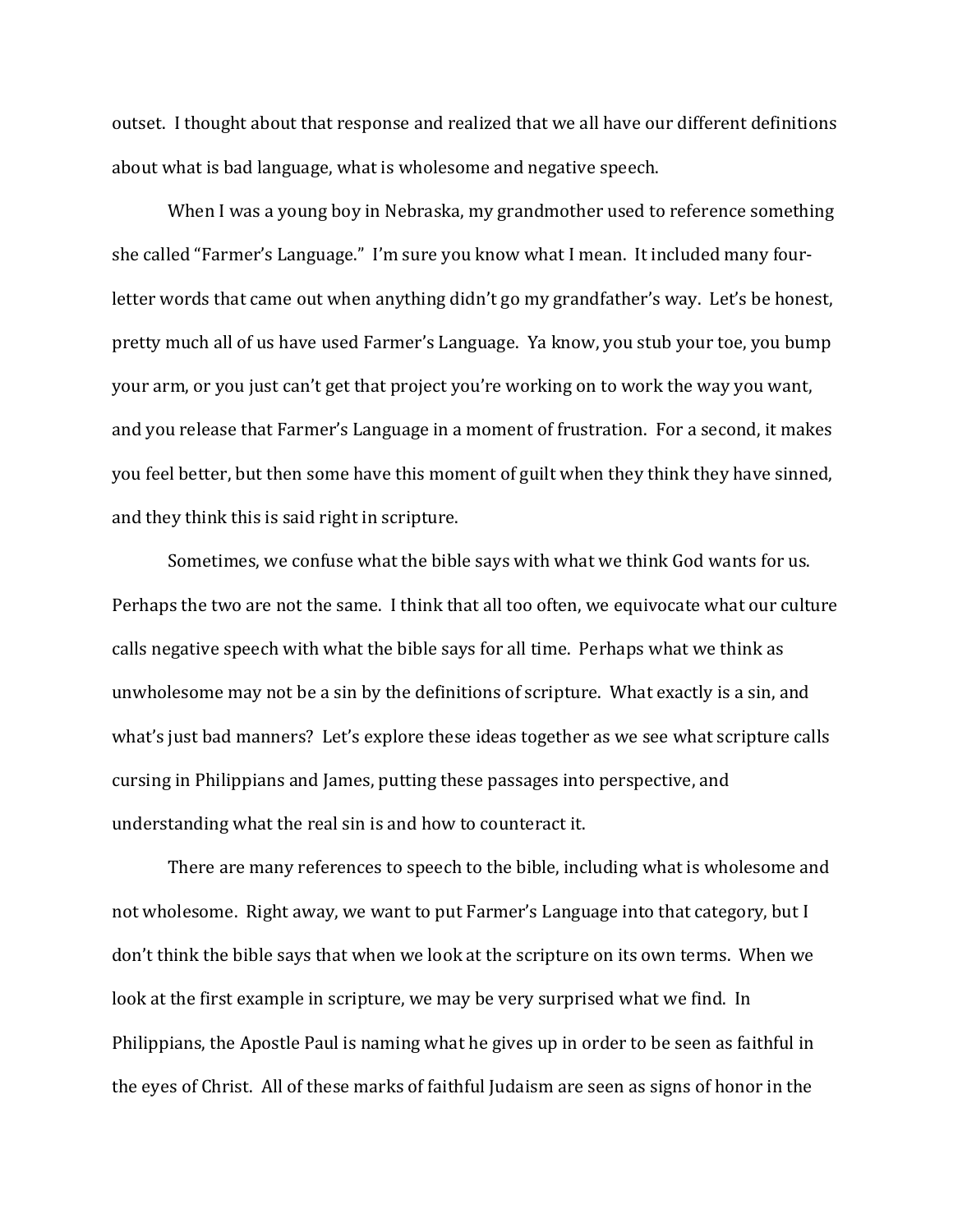eyes of his religious world, but Paul rejects them as nothing more than rubbish in the example of Jesus Christ, who worked against the world's ways. It's most interesting what language is used to describe these marks of honor in the eyes of the world. He is not saying rubbish; in fact, that's far too G-rated for his point. He's saying something much more…pointed. According to the article "Cussing Christians," by Kurt Willems, the word for "rubbish" in this passage is the Greek word "skubalon," which is used only in this instance in scripture. Just in case any of you don't know Greek fluently, I just said a very bad word. The word "skubalon" is a first-century swearing word. I'm sure you can figure out the  $21^{st}$ Century equivalent when we are thinking of rubbish, garbage, waste. Think about it…the Apostle Paul, whom we look to as one of the best examples of faithfulness in scripture, uses a contemporary bad word to make his point about this new life in Christ! It's rather revolutionary. We may not be able to see it clearly in the English, but Paul is working hard to emphasize how little these former marks of honor mean to a life faithful to the Gospel. Just as important, he may be using language and concepts that aren't about his way of speaking but ones that help his audience relate to his point. Scripture, here, uses a strong word to make the incredible point that what the world values is not what Christ values.

Cursing, then, can put it all into perspective. Christian author Tony Campolo used a rather provocative quote when he discussed what really matters to God. He said, "I have three things I'd like to say today. First, while you were sleeping last night, 30,000 kids died of starvation or diseases related to malnutrition. Second, most of you don't give an s-word. What's worse is that you're more upset with the fact that I said the s-word than the fact that 30,000 kids died last night." Is this quote offensive when it comes to what we consider proper decorum and good manners? Definitely. Does it hit a point that we should take in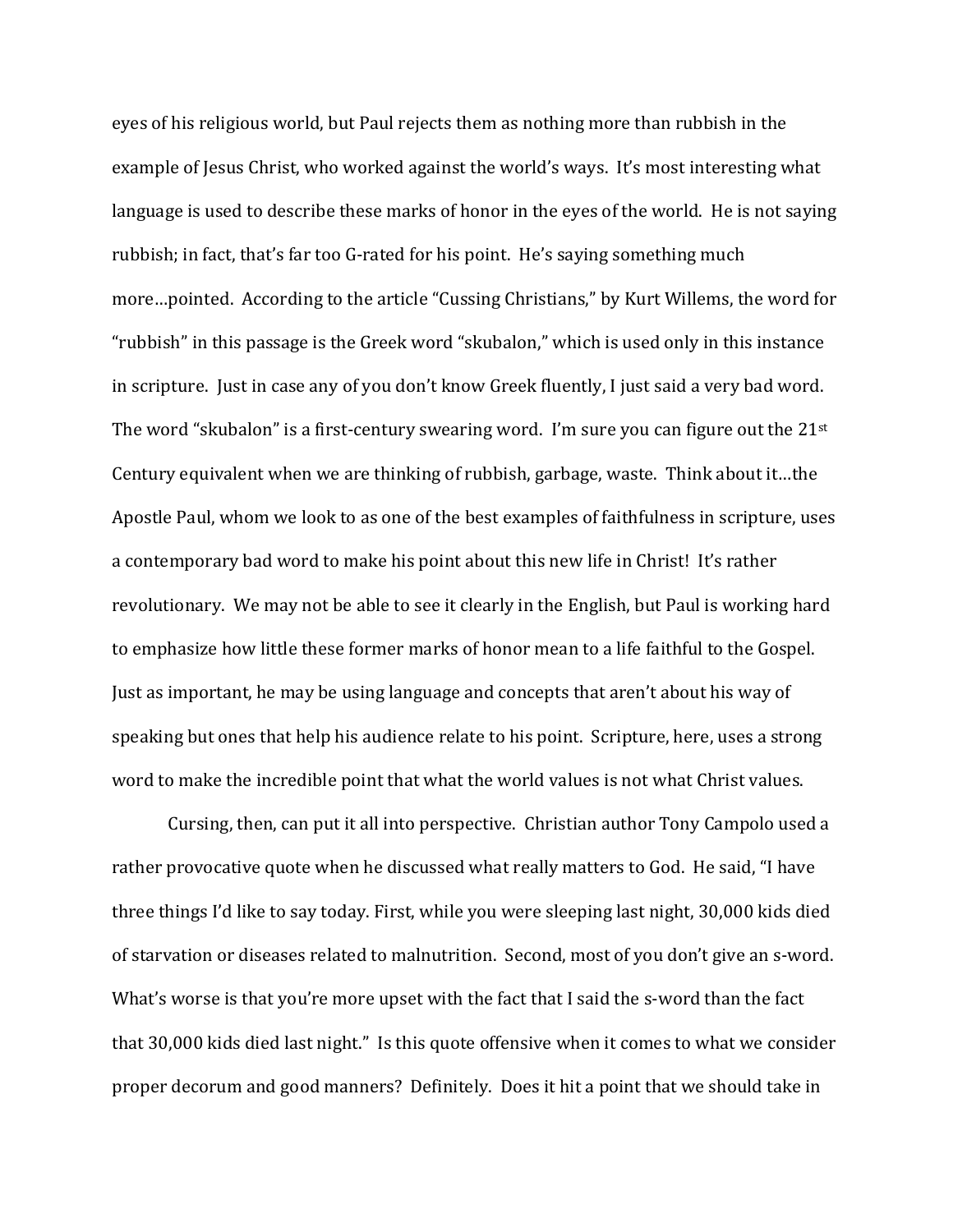deeply? Indeed. Could he have made the point without swearing? Perhaps not. Does he preach the gospel a unique way? Undeniably. Sometimes we unknowingly craft a God that cares much more about what we are offended by than what falls according to God's way. Tony Campolo brings God's way to our attention in a very shocking but effective way. In the same way, Paul uses this highly provocative language to get the attention of his audience. Christ is a ground-shaking figure, and those who preach the gospel sometimes need to shock the hearers to get the true message across.

 On the other hand, we have the passage from James. James' letter is one of the greatest letters in the bible, in my opinion. James emphasizes it's not just about what we think; it's about what we do. Faith is an active concept. And he bears down on the difficulty of the tongue. "How great a forest is set ablaze by a small fire! And the tongue is a fire. The tongue is placed among our members as a world of iniquity; it stains the whole body, sets on fire the cycle of nature, and is itself set on fire by hell. For every species of beast and bird, of reptile and sea creature, can be tamed and has been tamed by the human species, but no one can tame the tongue—a restless evil, full of deadly poison," he says. What we say contaminates who we are and our entire world. We can do a lot of damage with what we say, says James. But it's not simply what we say; it is who we say these things to. This is his main point, which comes with the next line of scripture. "With (the tongue) we bless the Lord and Father, and with it we curse those who are made in the likeness of God. From the same mouth come blessing and cursing. My friends, this not ought to be so." From the same mouth come blessing and cursing, but the cursing has an object. The object are those who are made in the likeness of God. And that, friends, is everybody.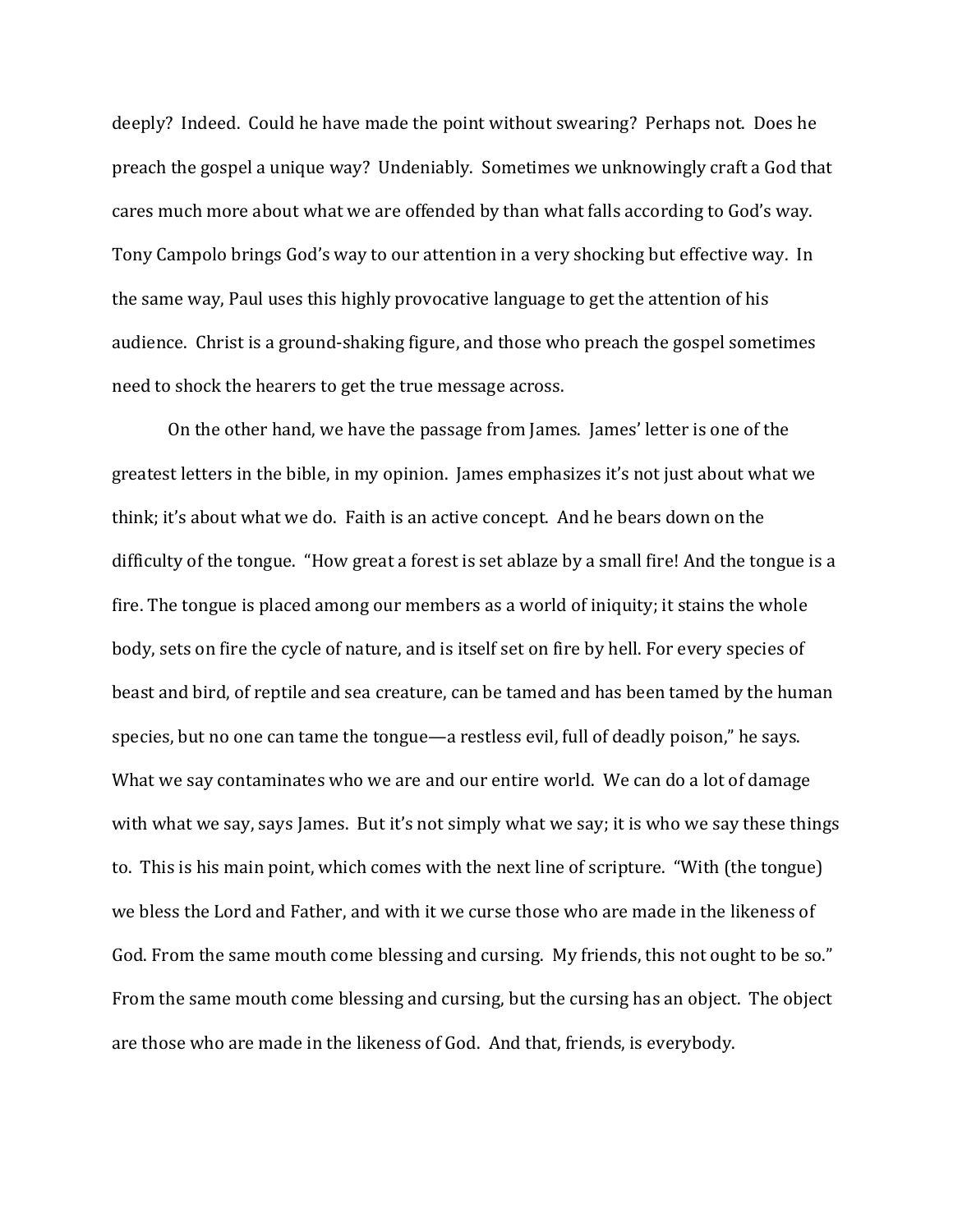It may be offensive to hear an offhand swear word, but that's not necessarily sinful. When I hear the words of James, I hear more of the kind of cursing that is most sinful: the kind that brings down our brothers and sisters, who are all made in the image of God. The problem is that such cursing spreads through several layers, to which it curses much more than someone you don't like. As Jesus said, the first commandment is "Love the Lord your God with all your heart and all your soul and all your mind and all your strength." He said, "The second is like it: love your neighbor as yourself." When we curse our neighbor, we curse the image in which they were made, which is the same image we were made. When we curse them, we consider ourselves to be of the same value. We then curse their Creator. When we curse our neighbor, we commit sin, for we reflexively curse God's creation and the Great Creator.

 The other day, I was listening to an interview on the show "On Being" with Lutheran preacher Nadia Boltz-Weber. She is a quite unique individual who leads a church called "House For All Sinners and Saints" in Denver. I've met her and have been impressed with the level of openness and authenticity she shows. As a part of this interview, she told the audience about how we need to love our neighbors and enemies in action. "Love your neighbor," she says, indicates nothing about inner feeling, but it does say something about action. There are many people that hurt us, that have scarred us through their actions, whether intentionally or unintentionally. We just can't love them in feeling, but we can do something else. We are called not to curse them, whether to their faces or behind their backs, but to make sure that they are loved. As she said, maybe we don't do that ourselves; maybe we make sure that they are being taken care of by others. That's what the Good Samaritan did when he left the broken man at the inn. We are called to love our neighbor.